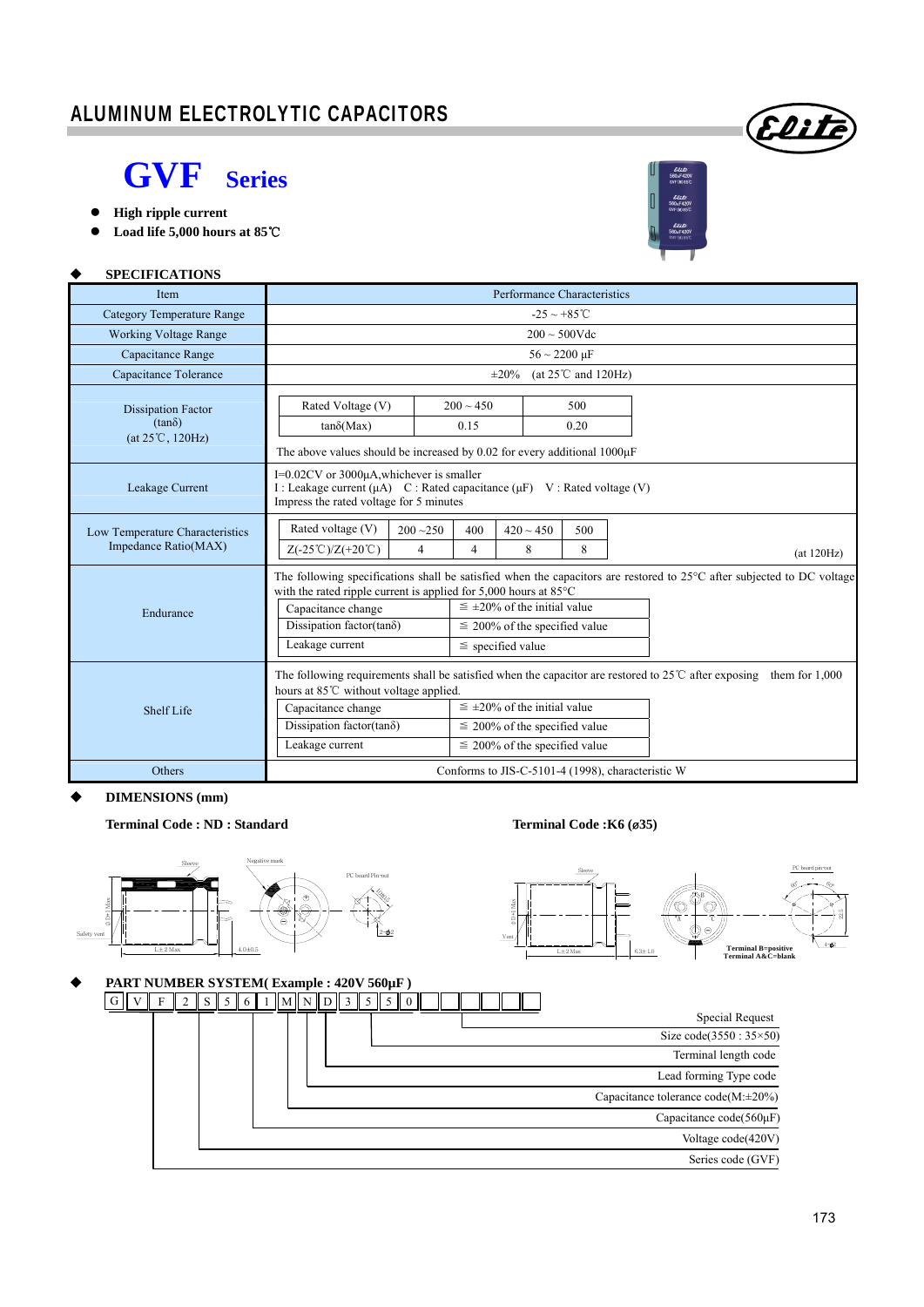

# **GVF Series**

#### **Case size & Permissible rated ripple current (mA rms) at 85**℃ **/ 120Hz**

| Vdc         | <b>200</b>                          |      |                   |           |                     | Vdc       | <b>220</b>          |           |           |                        |      |                     |           |                |      |                     |      |
|-------------|-------------------------------------|------|-------------------|-----------|---------------------|-----------|---------------------|-----------|-----------|------------------------|------|---------------------|-----------|----------------|------|---------------------|------|
| $\Phi$ D    | $\Phi$ 22                           |      | $\Phi$ 25         |           |                     | $\Phi$ 30 |                     | $\Phi$ 35 | $\Phi$ D  | $\Phi$ 22<br>$\Phi$ 25 |      | $\Phi$ 30           |           | $\Phi$ 35      |      |                     |      |
| <b>uF</b>   | $\Phi$ D $\times$ L                 | RC   | ΦD×L              | RC        | ФD×L                | RC        | $\Phi$ D $\times$ L | RC        | uF        | $\Phi$ D×L             | RC   | $\Phi$ D $\times$ L | RC        | ΦD×L           | RC   | $\Phi$ D $\times$ L | RC   |
| 270         | $22\times25$                        | 1240 |                   |           |                     |           |                     |           | 220       | $22\times25$           | 1265 |                     |           |                |      |                     |      |
| 330         | $22\times30$                        | 1450 | $25\times25$      | 1450      |                     |           |                     |           | 270       | $22\times25$           | 1390 | $25 \times 25$      | 1390      |                |      |                     |      |
| 390         | $22\times30$                        | 1500 | $25\times30$      | 1500      |                     |           |                     |           | 330       | $22\times30$           | 1530 | $25\times25$        | 1530      |                |      |                     |      |
| 470         | $22\times35$                        | 1760 | $25\times30$      | 1760      | $30\times25$        | 1760      |                     |           | 390       | $22\times35$           | 1800 | $25\times30$        | 1800      | $30\times25$   | 1800 |                     |      |
| 560         | $22\times40$                        | 2050 | $25\times35$      | 2050      | $30 \times 25$      | 2050      |                     |           | 470       | $22\times 40$          | 1910 | $25\times35$        | 1910      | $30 \times 25$ | 1910 |                     |      |
| 680         | $22\times 45$                       | 2500 | $25\times40$      | 2500      | $30\times30$        | 2500      | $35\times25$        | 2500      | 560       | $22\times 45$          | 2200 | $25\times40$        | 2200      | $30\times30$   | 2200 | $35\times25$        | 2200 |
| 820         |                                     |      | $25\times 45$     | 2740      | $30\times35$        | 2740      | $35\times25$        | 2740      | 680       | $22\times50$           | 2530 | $25\times 45$       | 2530      | $30\times35$   | 2530 | $35\times25$        | 2530 |
| 1000        |                                     |      | $25\times50$      | 2985      | $30\times40$        | 2985      | $35\times30$        | 2985      | 820       |                        |      | $25 \times 50$      | 2810      | $30\times40$   | 2810 | $35\times30$        | 2810 |
| 1200        |                                     |      |                   |           | $30\times45$        | 3300      | $35\times35$        | 3300      | 1000      |                        |      |                     |           | $30\times45$   | 3050 | $35\times35$        | 3050 |
| 1500        |                                     |      |                   |           | $30\times50$        | 3770      | $35\times40$        | 3770      | 1200      |                        |      |                     |           | $30\times50$   | 3375 | $35\times40$        | 3375 |
| 1800        |                                     |      |                   |           |                     |           | $35\times45$        | 3870      | 1500      |                        |      |                     |           |                |      | $35\times45$        | 3830 |
| 2200        |                                     |      |                   |           |                     |           | $35\times50$        | 4150      | 1800      |                        |      |                     |           |                |      | $35\times50$        | 3920 |
| $\sqrt{dc}$ |                                     |      |                   |           | 250                 |           |                     |           | Vdc       |                        |      |                     |           | 400            |      |                     |      |
| ΦD          | $\Phi$ 22<br>$\Phi$ 25<br>$\Phi$ 30 |      |                   | $\Phi$ 35 |                     | $\Phi$ D  | $\Phi$ 22           |           | $\Phi$ 25 |                        |      | $\Phi$ 30           |           | $\Phi$ 35      |      |                     |      |
| uF          | $\Phi$ D $\times$ L                 | RC   | $\Phi D \times L$ | RC        | $\Phi$ D $\times$ L | RC        | ΦD×L                | RC        | uF        | ΦD×L                   | RC   | ΦD×L                | <b>RC</b> | ΦD×L           | RC   | ФD×L                | RC   |
| 180         | $22\times25$                        | 1100 |                   |           |                     |           |                     |           | 82        | $22\times25$           | 770  |                     |           |                |      |                     |      |
| 220         | $22\times25$                        | 1300 |                   |           |                     |           |                     |           | 100       | $22\times30$           | 920  | $25\times25$        | 920       |                |      |                     |      |
| 270         | $22\times30$                        | 1450 | $25\times25$      | 1450      |                     |           |                     |           | 120       | $22\times35$           | 1090 | $25\times25$        | 1090      |                |      |                     |      |
| 330         | $22\times35$                        | 1610 | $25\times30$      | 1610      | $30\times25$        | 1610      |                     |           | 150       | $22\times 40$          | 1210 | $25\times30$        | 1210      | $30 \times 25$ | 1210 |                     |      |
| 390         | $22\times40$                        | 1890 | $25\times35$      | 1890      | $30\times25$        | 1890      |                     |           | 180       | $22\times 45$          | 1430 | $25\times35$        | 1430      | $30\times30$   | 1430 | $35 \times 25$      | 1430 |
| 470         | $22\times 45$                       | 2050 | $25\times35$      | 2050      | $30 \times 30$      | 2050      | $35\times25$        | 2050      | 220       | $22\times 45$          | 1650 | $25\times40$        | 1650      | $30\times30$   | 1650 | $35\times25$        | 1650 |
| 560         | $22\times50$                        | 2270 | $25\times40$      | 2270      | $30\times35$        | 2270      | $35\times25$        | 2270      | 270       | $22\times50$           | 1745 | $25\times 45$       | 1745      | $30\times35$   | 1745 | $35\times30$        | 1745 |
| 680         |                                     |      | $25 \times 50$    | 2545      | $30\times40$        | 2545      | $35\times30$        | 2545      | 330       |                        |      | $25 \times 50$      | 1940      | $30\times40$   | 1940 | $35\times30$        | 1940 |
| 820         |                                     |      |                   |           | $30\times45$        | 2950      | $35\times35$        | 2950      | 390       |                        |      |                     |           | $30\times45$   | 2180 | $35\times35$        | 2180 |
| 1000        |                                     |      |                   |           | $30\times50$        | 3200      | $35\times40$        | 3200      | 470       |                        |      |                     |           | $30 \times 50$ | 2460 | $35\times40$        | 2460 |
| 1200        |                                     |      |                   |           |                     |           | $35\times45$        | 3450      | 560       |                        |      |                     |           |                |      | $35\times45$        | 2630 |
| 1500        |                                     |      |                   |           |                     |           | $35\times50$        | 4000      | 680       |                        |      |                     |           |                |      | $35\times50$        | 3060 |
| Vdc         |                                     |      |                   | 420       |                     |           |                     |           | Vdc       |                        | 450  |                     |           |                |      |                     |      |
| ΦD          | $\Phi$ 22                           |      |                   | $\Phi$ 25 | $\Phi$ 30           |           | $\Phi$ 35           |           | ΦD        | $\Phi$ 22              |      | $\Phi$ 25           |           | $\Phi$ 30      |      | $\Phi$ 35           |      |
| uF          | ΦD×L                                | RC   | ΦD×L              | RC        | ΦD×L                | RC        | ΦD×L                | RC        | uF        | $\Phi D \times L$      | RC   | $\Phi$ D $\times$ L | RC        | ΦD×L           | RC   | $\Phi$ D $\times$ L | RC   |
| 68          | $22\times25$                        | 750  |                   |           |                     |           |                     |           | 56        | $22\times25$           | 495  |                     |           |                |      |                     |      |
| 82          | $22\times25$                        | 775  | $25\times25$      | 775       |                     |           |                     |           | 68        | $22\times25$           | 770  |                     |           |                |      |                     |      |
| 100         | $22\times30$                        | 965  | $25\times25$      | 965       |                     |           |                     |           | 82        | $22\times30$           | 810  | $25\times25$        | 810       |                |      |                     |      |
| 120         | $22\times35$                        | 1095 | $25\times25$      | 1095      | $30\times25$        | 1095      |                     |           | 100       | $22\times35$           | 980  | $25\times25$        | 980       |                |      |                     |      |
| 150         | $22\times 40$                       | 1260 | $25\times30$      | 1260      | $30\times25$        | 1260      | $35\times25$        | 1260      | 120       | $22\times40$           | 1120 | $25\times30$        | 1120      | $30\times25$   | 1120 |                     |      |
| 180         | $22\times 45$                       | 1430 | $25\times35$      | 1430      | $30\times30$        | 1430      | $35\times25$        | 1430      | 150       | $22\times 45$          | 1330 | $25\times35$        | 1330      | $30\times30$   | 1330 | $35\times25$        | 1330 |
| 220         | $22\times50$                        | 1680 | $25\times40$      | 1680      | $30\times35$        | 1680      | $35\times25$        | 1680      | 180       | $22\times50$           | 1500 | $25\times40$        | 1500      | $30\times35$   | 1500 | $35\times25$        | 1500 |
| 270         |                                     |      | $25\times 45$     | 1810      | $30\times40$        | 1810      | $35\times30$        | 1810      | 220       |                        |      | $25\times50$        | 1740      | $30\times40$   | 1740 | $35\times30$        | 1740 |
| 330         |                                     |      | $25\times50$      | 1950      | $30\times45$        | 1950      | $35\times35$        | 1950      | 270       |                        |      |                     |           | $30\times45$   | 1905 | $35\times35$        | 1905 |
| 390         |                                     |      |                   |           | $30\times50$        | 2250      | $35\times40$        | 2250      | 330       |                        |      |                     |           | $30\times50$   | 1995 | $35\times40$        | 1995 |
| 470         |                                     |      |                   |           |                     |           | $35\times45$        | 2520      | 390       |                        |      |                     |           |                |      | $35\times45$        | 2310 |
| 560         |                                     |      |                   |           |                     |           | $35\times50$        | 2700      | 470       |                        |      |                     |           |                |      | $35\times50$        | 2640 |